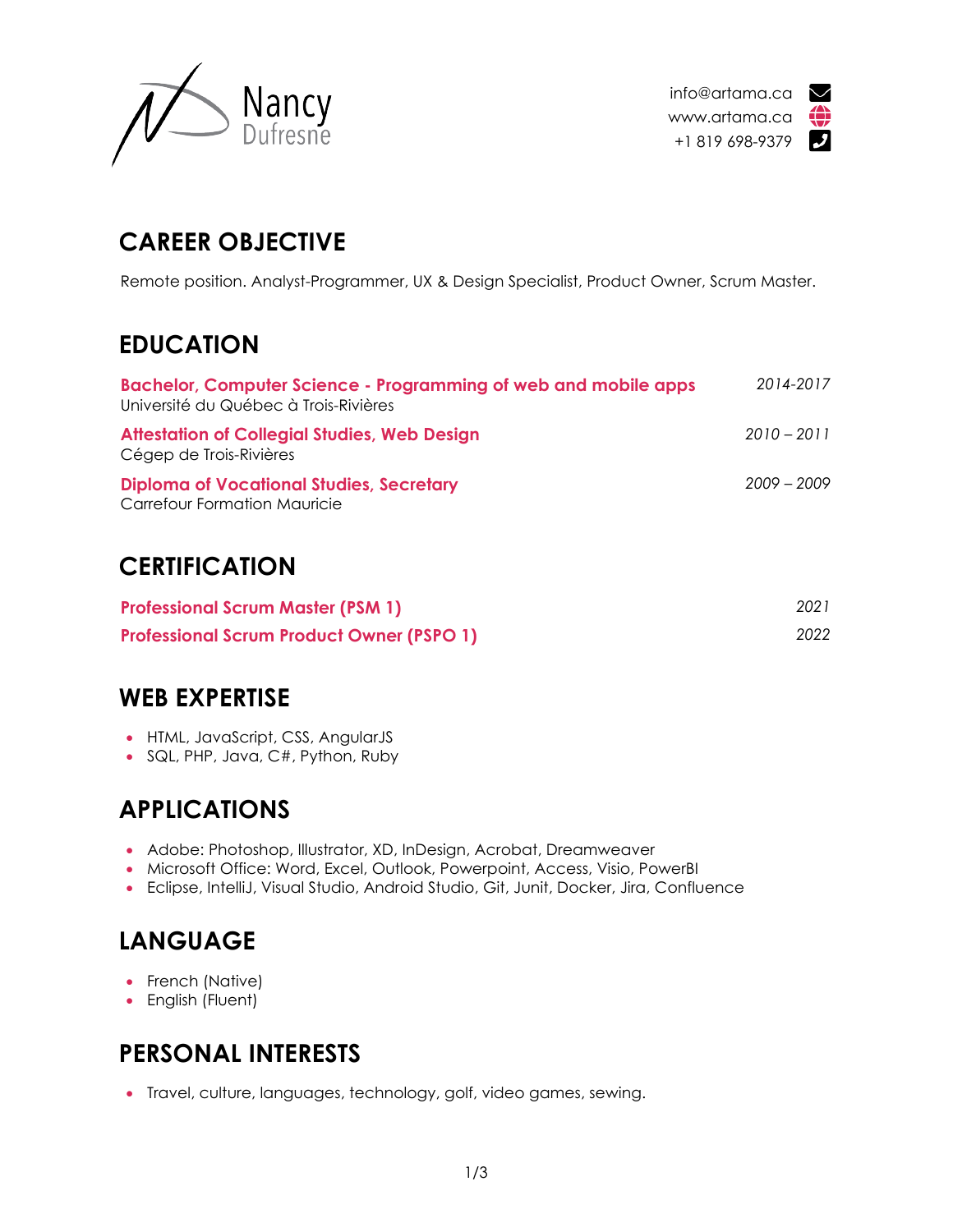## **WEB AND MEDIA EXPERIENCE**

### **Functional Analyst / Product**

**Owner**

Cognibox, Shawinigan *April 2021 - Present*

- Functional analysis of the Learning Management System (LMS) for employees compliance to health & safety requirements;
- Backlog refinement and prioritization;
- Communication of the product vision:
- Follow ups with stakeholders and clients;
- Scrum master (6 months).
- **Business Intelligence Developer**

Leger, Montreal

*Jun 2019 - Oct 2020*

#### **UX Analyst / Programmer**

Cognibox, Shawinigan

*May 2017 – Jun 2019*

#### **Educational Support and Communications Officer**

Carrefour Formation Mauricie, Shawinigan

Sep 2014 – Dec 2016 Oct 2009 – Oct 2011

- Design, Analysis & Management (Product Owner) of the LEO Mobile app;
- Diverse programming and proofs of concept;
- Scrum master.
- Analysis of the user experience and recommendation for its improvement.
- Prototypes and usability testing.
- Development with Ruby on Rails, AngularJS, Python.
- Layout, writing and correction of various documents;
- Design and production of websites related to
- individualization using digital learning environments
- (LMS: Chamillo, Moodle);
- Management of a Web server;
- Support for individualized education;
- Training on social networks and management of Facebook
- pages of the training center;
- Creation of various printed advertisements.

#### **Communications Assistant**

Marmen, Trois-Rivières

*Sep 2013 – Sep 2014*

#### **Webmaster / Web Support Specialist**

Rail Europe Continental, Brussels (Belgium)

*Mar 2012 – Dec 2012*

- Management of the corporate website and social medias;
- Management of Web and graphic projects with advertising agencies;
- Posting posts and releases on different medias;
- Various administrative tasks (PowerPoints, etc.).
- Maintenance and updating of the different sites (7 language versions) using Drupal;
- Technical support to web users;
- Testing of Web Services and analysis of issues and potential projects.